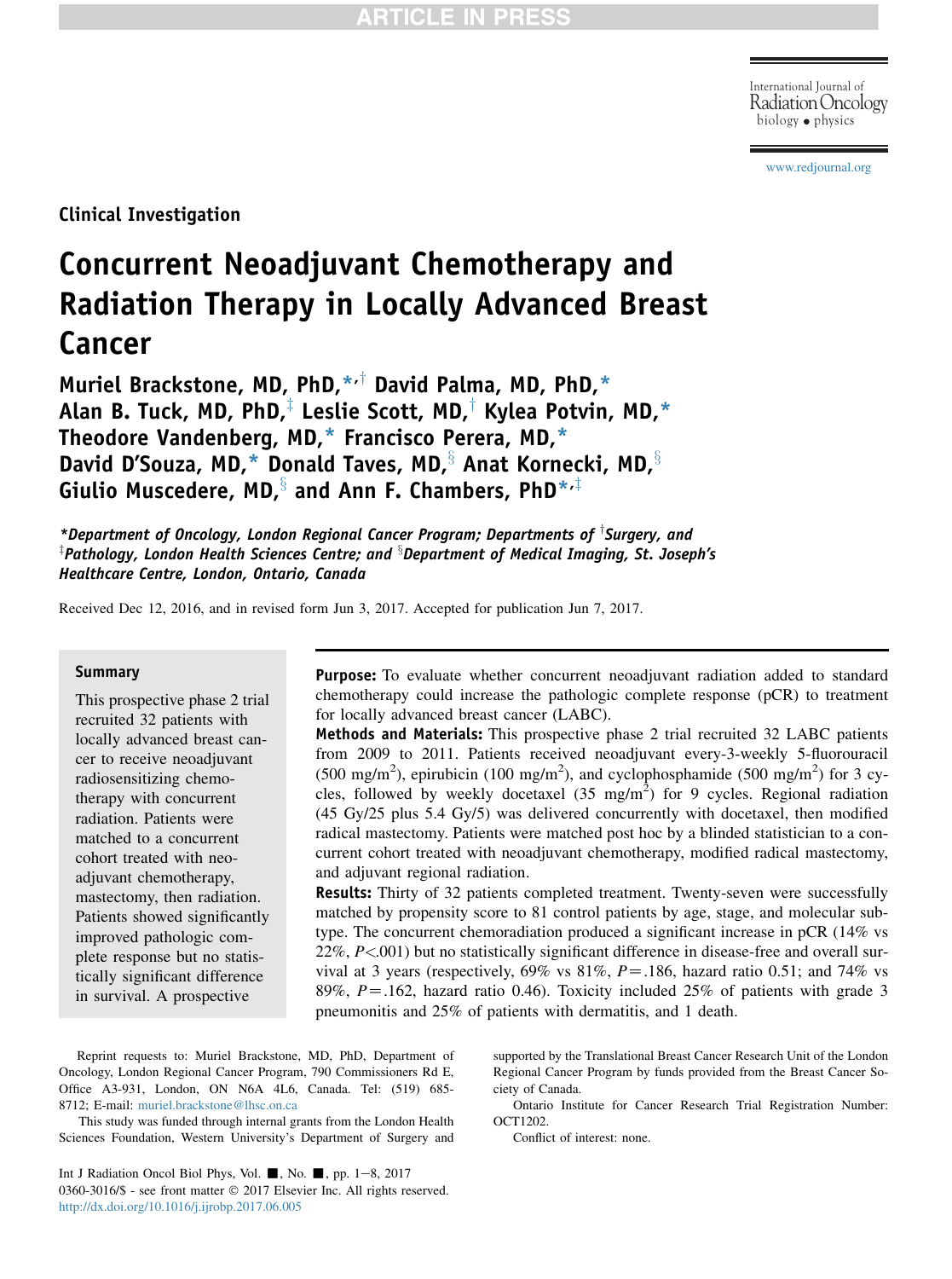randomized trial is warranted using another radiosensitizer to exploit this improved response with reduced toxicity.

### Introduction

Breast cancer is the most common noncutaneous cancer diagnosis for women in Canada, with approximately 24,400 women diagnosed in 2014 and 5000 dying of the disease [\(1\).](#page-6-0) Although newer treatments have improved overall survival (OS) and progression-free survival for early and metastatic cancer patients, respectively [\(2\),](#page-6-0) there remains a subgroup of women with locally advanced breast cancer (LABC) who do poorly.

Locally advanced breast cancer is most commonly defined as stage IIB (T3N0) and stage IIIA/B/C; clinically these tumors are greater than 5 cm in size and/or extend into the surrounding skin/muscle, with/without matted axillary lymph nodes (N2), internal mammary nodes (N3), or ipsilateral supraclavicular lymph node involvement [\(3\).](#page-6-0) Locally advanced breast cancer represents 10% to 15% of our population-wide breast cancer cases, and the OS has been estimated at 30% to 42% at 5 years [\(4\)](#page-6-0), a significant portion of whom will be living with metastatic disease. A subset of women receiving neoadjuvant chemotherapy who achieve a complete pathological response (pCR; no residual disease following neoadjuvant treatment) have an improved 5-year disease-free survival (DFS) rate of 87% [\(4\),](#page-6-0) with 5 year OS rates of  $89\%$  [\(4\)](#page-6-0) and  $90\%$  [\(5\).](#page-6-0) As such, pCR rates have become the surrogate measure for favorable long-term outcomes in neoadjuvant therapy trials [\(6, 7\),](#page-6-0) particularly because the efficacy of systemic therapy can only be evaluated with in vivo disease. Neoadjuvant chemotherapy has become a standard of care for inoperable LABC and operable LABC for which breast-conserving surgery is being contemplated [\(8, 9\).](#page-6-0)

Cytotoxic chemotherapy has been shown to have radiosensitizing features in other disease sites, as assessed through improved clinical outcomes with increased locoregional toxicity. The most notable are fluoropyr-imidines [\(10, 11\)](#page-6-0), mitoxantrones [\(12\),](#page-6-0) taxanes (docetaxel and paclitaxel) [\(13, 14\),](#page-6-0) and platinum [\(15\)](#page-6-0) drugs. However, limited published data exist for the use of neoadjuvant chemo/radiotherapy in LABC. The most common reported use of radiation therapy concurrent with radiosensitizing chemotherapy is in metastatic disease, in inoperable or inflammatory breast cancer patients who progress on firstline anthracycline-based chemotherapy [\(15-18\)](#page-6-0) in which 5-fluorouracil (5-FU) or capecitabine were used as the radiosensitizing agent.

Our hypothesis was that concurrent neoadjuvant radiosensitizing chemotherapy with regional radiation would significantly improve the pCR rate. The rationale for this

Conclusions: Concurrent neoadjuvant radiation added to radiosensitizing chemotherapy significantly improved pCR. A prospective randomized clinical trial is warranted to exploit the improved response seen with concurrent therapy but using another radio-sensitizing taxane, to better minimize treatment-related toxicity and determine its impact on overall survival.  $\odot$  2017 Elsevier Inc. All rights reserved.

> approach was to avoid compromising on systemic efficacy for distant relapse with dose reductions, avoiding sandwich techniques that could create dose delays in the chemotherapy delivery, while delivering standard adjuvant doses of regional radiation to provide optimal locoregional control in these high-risk patients.

### Methods and Materials

#### Rationale

**ARTICLE IN PRESS** 

When this clinical trial began, the only Ontario health care–funded neoadjuvant chemotherapy regimen for breast cancer was AC-T (doxorubicin and cyclophosphamide, followed by paclitaxel). The choice of FEC-D (5-FU 500 mg/m<sup>2</sup>, epirubicin 100 mg/m<sup>2</sup>, and cyclophosphamide 500 mg/m<sup>2</sup> intravenously [IV] every-3-weekly  $\times$  3 cycles, then docetaxel 100 mg/m<sup>2</sup> IV weekly  $\times$  9 cycles) was based on the superior survival in high-risk patients in the PACS-01 study [\(19\)](#page-6-0). Furthermore, epirubicin is associated with a lower risk of cardiotoxicity than doxorubicin, which is important when giving concurrent radiation [\(20, 21\).](#page-6-0) Weekly docetaxel is as effective as docetaxel given every 3 weeks in the metastatic setting [\(22\)](#page-6-0) but is associated with less toxicity, which should reduce the chances of having to reduce or eliminate cycles of chemotherapy. Therefore, FEC-D was selected.

The weekly docetaxel regimen  $(35 \text{ mg/m}^2)$  was selected to provide constant radiosensitizing during chemotherapy [\(22, 23\)](#page-6-0). Special permission was obtained from Cancer Care Ontario to have this regimen funded through the Ministry of Health for this trial only. Standard regional intensity modulated radiation therapy (IMRT) (45 Gy/25 fractions  $\pm$  5.4 Gy/3 fractions or 9 Gy/5 fractions boost for gross residual disease) was selected to provide optimal regional therapy for these patients at high risk of relapse. Permission was obtained from Health Canada for use of these regimens concurrently in the neoadjuvant setting. This study was approved by Western University's Health Subjects Research Ethics Board and conforms to the precepts established by the Helsinski Declaration.

#### Patient description

Thirty-two patients presenting to the London Regional Cancer Program with noninflammatory LABC participated in this single-arm prospective phase 2 clinical trial from 2009 to 2011. Patients were eligible if they had biopsy-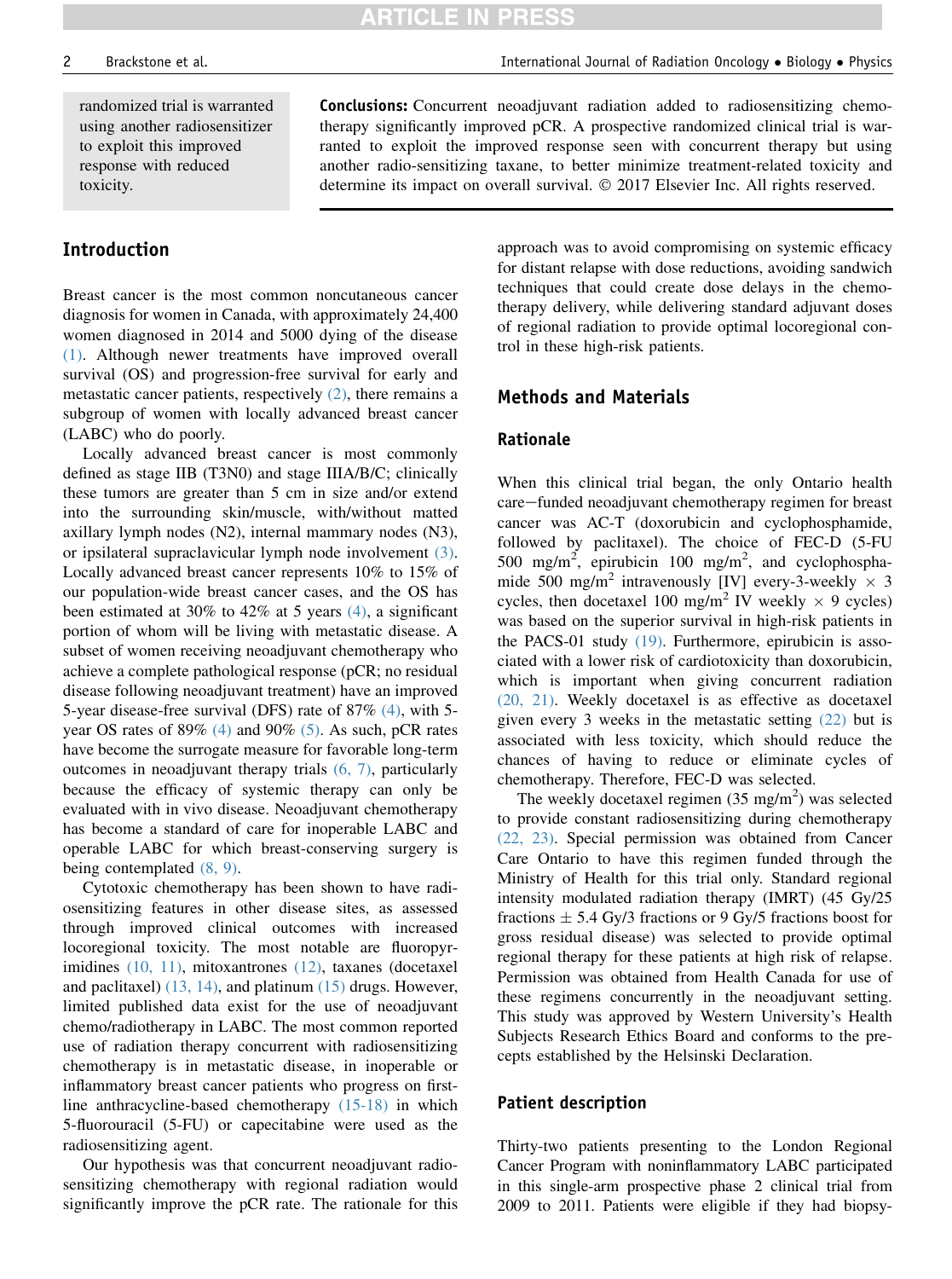proven LABC (any T3 or T4 tumor stage or any N2 or N3 nodal stage by American Joint Committee on Cancer [\[24\]](#page-6-0) staging). Patients were all female, at least 18 years of age, and able to give informed consent, with a negative serum pregnancy test, no prior history of invasive cancer, and adequate renal, hepatic, pulmonary, and cardiac function. Patients were staged using physical examination, computed tomography of the chest/abdomen/pelvis, and bone scan to rule out metastases. Serial methoxyisobutylisonitrile (MIBI) single photon emission computed tomography/ computed tomography imaging was used at 3 time points as an exploratory imaging substudy and is therefore not described in this study.

#### Treatment regimen

Patients were treated with 3 cycles of FEC every-3-weekly, followed by docetaxel weekly  $\times$  9 weeks (Fig. 1).

On the evening before docetaxel chemotherapy, dexamethasone (8 mg oral) was taken by each patient. Concurrent radiation therapy was started during the first day of docetaxel. Radiation therapy consisted of external beam IMRT for a dose of 45 Gy in 25 fractions. A reducedvolume boost of 5.4 Gy in 3 fractions to 9 Gy in 5 fractions was given to residual gross disease in the breast and/or regional lymph nodes. Treatment planning was performed on the Philips Pinnacle workstation (Philips, Amsterdam, The Netherlands), and treatment was delivered on megavoltage machines using 6-MV energy or greater. Chemoradiation was followed by modified radical mastectomy (with level 1 and 2 axillary node dissection) 5 weeks after chemotherapy, allowing 8 weeks of radiation recovery preoperatively. Patients were not offered breastconserving surgery because modified radical mastectomy was considered the standard of care at our institution at the time of this study, which was aimed at patients with tumors that were large and inoperable or operable by mastectomy.

Adverse events and toxicity grading were assessed by the patient's treating oncologist as per the National Cancer Institute [\(25\).](#page-6-0) Patient tolerability was assessed every 3 patients, and any toxicity grade  $\geq 4$  or treatment delays were reviewed by an independent data safety monitoring committee (IDSMC). Mid-study the protocol was modified to require normal pulmonary function tests and nonsmoker status after the first 3 patients with pneumonitis were reviewed by the IDSMC.

Women with HER2-positive disease received 1 year of trastuzumab, initiated concurrently with docetaxel, given the absence of cardiotoxicity even when administered concurrently with radiation or taxanes [\(26, 27\).](#page-6-0) Cardiotoxicity was monitored using a wall motion study performed every 3 months while on therapy. Dose modification was made as per international and institutional guidelines for trastuzumab-associated cardiac dysfunction  $(28)$ . Women with estrogen receptor  $(ER)$ -positive disease received postoperative endocrine therapy according to their menopausal status.



Fig. 1. Schema for the locally advance breast cancer clinical trial. Abbreviations:  $CT =$  computed tomography; MIBI = methoxyisobutylisonitrile;  $MRI$  = magnetic resonance imaging;  $PET$  = positron emission tomography.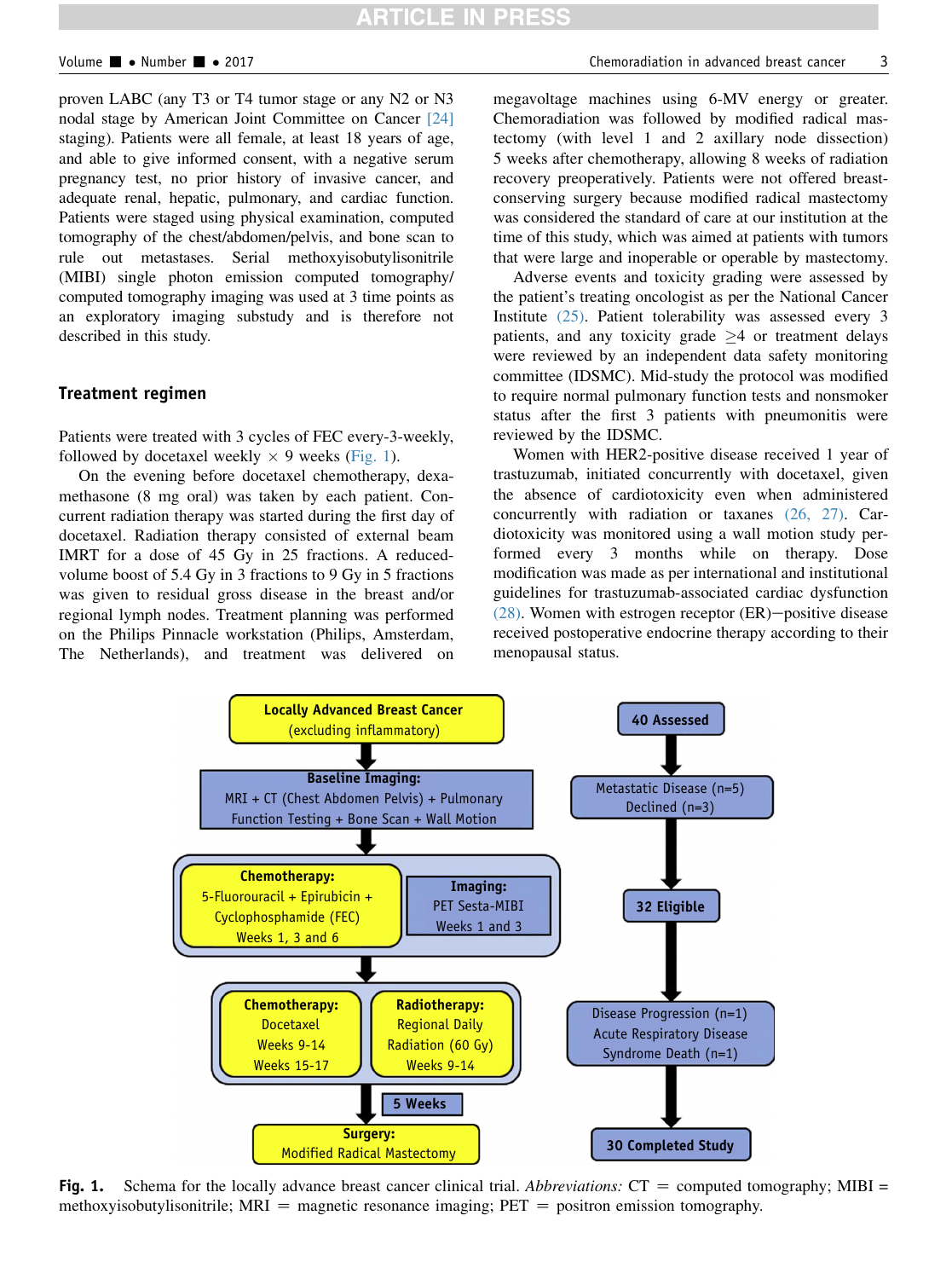#### <span id="page-3-0"></span>Assessment of pathologic response

Pathological response was subcategorized as follows [\(29\)](#page-6-0): pCR: pathologic complete response (no residual invasive disease in the breast or axilla); pSPR: pathologic significant partial response (<10 microscopic foci of tumor within breast); pPR: pathologic partial response (<30% of original tumor remaining); SD: stable disease (30%-80% of original tumor remaining); NR: no response (81%-120% of original tumor remaining). This classification was used to identify pCR versus non-pCR (which comprised partial responders because nonresponders were taken off study in favor of second-line therapies).

Molecular subtype was categorized using tumor phenotype as a surrogate for genotypic classification, as follows: luminal A: ER and/or progesterone receptor (PR) positive, epidermal growth factor receptor ErB2 (HER2) negative, not high grade; luminal B: ER and/or PR positive, high grade only (HER2 positive or negative);  $HER2 + : ER$  and PR negative, HER2 positive; basal: ER and PR negative, HER2 negative.

The proliferation marker Ki67 is not measured at our institution.

#### Statistical analysis

This study was designed to accrue 52 patients, on the basis of a sample size calculation powered to detect a doubling of pCR rate (26%-52%) from published clinical trials of neoadjuvant chemotherapy [\(9\),](#page-6-0) but the study closed prematurely after a treatment-related death and high rates of radiation pneumonitis, with 32 patients accrued, at the recommendation of the IDSMC. The treatment cohort  $(n=30)$  was compared with a concurrent control cohort of LABC patients off-study treated at the same institution by other surgeons, who received neoadjuvant chemotherapy (FEC-D or AC-T), modified radical mastectomy, and equivalent locoregional radiation delivered in the adjuvant setting (50 Gy/25 fractions using IMRT; patients were matched by a blinded statistician 1:N by stage, age, and molecular subtype using greedy matching by propensity score  $\pm$  0.1 to minimize selection bias). Student t test was used to compare age and tumor size, whereas  $\chi^2$  analysis was used to compare nodal status and luminal subtype between groups. Cox regression analysis was used with a robust sandwich estimator for paired comparison of pCR rates between the concurrent chemoradiation cohort and the control cohort. Kaplan-Meier estimates were generated for disease-free and OS for matched patients  $(n=108)$  stratified by treatment group. Cox proportional hazards analysis was used to compare disease-free and OS, adjusted for matched design  $(n=108)$ . SAS 9.4 (SAS Institute, Cary NC) was used for statistical analyses, using 2-sided testing with a significance of .05.

#### Results

Of the 32 patients accrued to the study, 1 progressed during the FEC portion of the treatment and was taken off study in favor of second-line chemotherapy. Another patient with inoperable bilateral LABC received bilateral regional radiation therapy during the docetaxel/radiation portion of the study and developed pneumonitis-induced acute respiratory distress syndrome after completion of radiation. This patient did not receive surgery and died shortly thereafter. The study was prematurely terminated after this event because of concerns around that time of high rates of pneumonitis seen with taxotere both on and off this study. Of the 30 patients who completed neoadjuvant therapy and surgery, 27 were matched to 81 concurrent control patients, because statistical power was optimized with a 1:3 matching.

No statistically significant difference in patient age, pretreatment tumor size, pretreatment nodal status, or molecular subtype was found using Student  $t$  test for age and tumor size and  $\chi^2$  analysis for nodal status and molecular subtype (Table 1).

A statistically significant difference in postchemotherapy tumor size was seen (mean residual tumor size in the concurrent chemoradiation cohort was 13 mm, vs 31 mm in the control cohort,  $P < 001$ ) ([Table 2](#page-4-0)).

The pCR rate was higher in the concurrent chemoradiation cohort (22.6% vs 14.9% in the control cohort,  $P = .019$ ) ([Table 2](#page-4-0)). The number of patients in each molecular subtype group was too small to permit statistical comparisons of pCR rates by molecular subtype. None of

Table 1 Patient demographics comparing neoadjuvant concurrent chemotherapy and radiation therapy in LABC study patients with a concurrent matched control cohort

|                     | <b>LABC</b><br>chemotherapy | Chemoradiation |     |
|---------------------|-----------------------------|----------------|-----|
|                     | matched cohort              | LABC study $*$ |     |
| Variable            | $(3:1)$ (n=81)              | $(n=27)$       | P   |
| Mean age at         | 51.2                        | 49.3           | .58 |
| registration $(y)$  |                             |                |     |
| Baseline mean       | 42.0                        | 43.2           | .84 |
| tumor size (mm),    |                             |                |     |
| pretreatment        |                             |                |     |
| (baseline)          |                             |                |     |
| ultrasound)         |                             |                |     |
| Baseline clinical   |                             |                | .29 |
| node $(\% )$        |                             |                |     |
| N <sub>0</sub>      | 10.1                        | 28.1           |     |
| $N1-N3c$            | 65.9                        | 68.8           |     |
| <b>NX</b>           | 24.0                        | 3.1            |     |
| Luminal subgroup, n |                             |                | .99 |
| $(\%)$              |                             |                |     |
| Luminal A           | 29 (34.9)                   | 9 (33.3)       |     |
| Luminal B           | 33 (39.8)                   | 10(37.0)       |     |
| $HER2+$             | 8(9.6)                      | 3(11.1)        |     |
| Basal               | 13(15.7)                    | 5(18.5)        |     |

 $Abbreviation: LABC = locally advanced breast cancer.$ 

\* The LABC chemoradiation cohort sample size  $= 32$ ; 1 patient excluded because of disease progression before receiving radiation, therefore changed protocol; 1 patient excluded because of death during treatment; 3 patients could not be matched, therefore not included in matched analyses.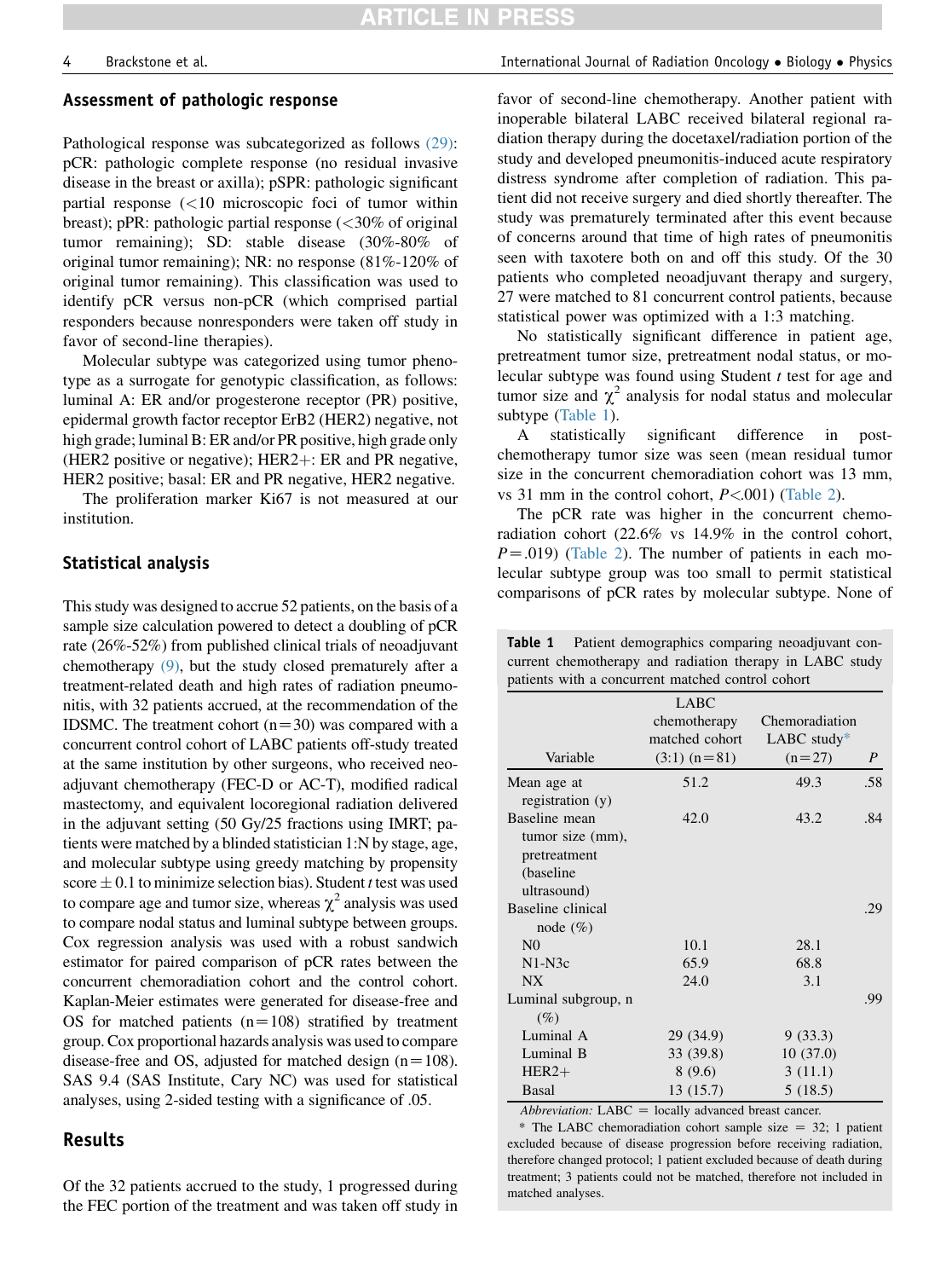<span id="page-4-0"></span>the concurrent chemoradiation cohort patients who achieved pCR have had a recurrence, whereas 36% of patients who did not achieve pCR recurred and died of their disease within 36 months of treatment.

There was no statistically significant difference in DFS or OS between the treatment groups at 36 months, with a DFS for the concurrent chemoradiation cohort of 81%, versus 69% for the control cohort (Fig. 2).

The hazard ratio (HR) for DFS in the concurrent chemoradiation cohort was 0.51 (95% confidence interval 0.18-1.39;  $P = .186$ ). Similarly, OS was not statistically significantly different between the concurrent chemoradiation cohort (89%) and the matched control cohort (74%) (Fig. 3).

The HR for OS was 0.46 in favor of the concurrent chemoradiation cohort (95% confidence interval 0.16-1.36;  $P = .162$ .

There was a 25% rate of grade 3 dermatitis and a 25% rate of grade  $\geq$ 3 pneumonitis, which includes 1 death from acute respiratory distress syndrome. The list of toxicities seen in the chemoradiation is outlined in [Table 3.](#page-5-0) The toxicity profile of the control cohort was not collected prospectively and is therefore not available for comparison.

Table 2 Clinical response to neoadjuvant therapy (primary chemotherapy for LABC chemotherapy matched cohort vs concurrent chemotherapy with radiation therapy for LABC study patients)

| Variable                                                    | <b>LABC</b><br>chemotherapy<br>matched cohort<br>$(3:1)$ (n=81) | Chemoradiation<br>LABC study $*$<br>$(n=27)$ | $\boldsymbol{P}$ |
|-------------------------------------------------------------|-----------------------------------------------------------------|----------------------------------------------|------------------|
| Mean tumor size<br>$(mm)$ ,<br>posttreatment<br>(pathology) | 31.1                                                            | $13.2^{\dagger}$                             | .001             |
| Lymph nodes<br>positive $(\%)$<br>after treatment           | 60.9                                                            | 53.3                                         | ţ                |
| Luminal subgroup with pCR $(\%)$                            |                                                                 |                                              |                  |
| Luminal A                                                   | 6.0                                                             | $\Omega$                                     |                  |
| Luminal B                                                   | 13.9                                                            | 27.3                                         |                  |
| $HER2+$                                                     | 30.3                                                            | 66.7                                         |                  |
| Basal                                                       | 18.0                                                            | 40.0                                         |                  |
| Total with<br>$pCR(\%)$                                     | 14.9                                                            | $22.6^{\circ}$                               | .019             |

Abbreviation:  $pCR =$  pathologic complete response. Other abbreviation as in [Table 1.](#page-3-0)

\* The LABC chemoradiation cohort sample size  $= 32$ ; 1 patient excluded because of disease progression before receiving radiation, therefore changed protocol; 1 patient excluded because of death during treatment; 3 patients could not be matched, therefore not included in matched analyses.

 $P < 0.05$ .

Posttreatment nodal status was not statistically compared. A difference would be expected from the axillary radiation in the LABC chemoradiation cohort, whereas the control group had not yet received axillary radiation.

<sup>§</sup> Excluded 1 patient who did not complete chemotherapy or have surgery.



Fig. 2. Disease-free survival comparing the concurrent chemoradiation cohort with the matched chemotherapy control cohort. Abbreviations:  $CT =$  chemotherapy;  $RT =$  radiation therapy.

#### Discussion

This study suggests that the addition of neoadjuvant radiation to anthracycline and taxane-based chemotherapy significantly improved the pCR rate in LABC patients; however, the 15% difference in DFS and OS at 3 years was not statistically significant when compared with a propensity-matched control group.

Since this trial began, other trials using concurrent neoadjuvant chemoradiation for breast cancer have been published. Follow-up data from Formenti et al [\(13\)](#page-6-0) were published [\(30\),](#page-6-0) demonstrating a combined pCR and pPR rate of 34%, resulting in a significant association with better DFS and OS for patients achieving a pCR (HR 0.35 for recurrence and HR 4.27 for OS,  $P \le 01$ ) when compared with nonresponders within the same treatment cohort. In that study only taxane was given neoadjuvantly, with the



Fig. 3. Overall survival in the concurrent chemoradiation cohort compared with the matched chemotherapy control cohort. Abbreviations:  $CT =$  chemotherapy;  $RT =$  radiation therapy.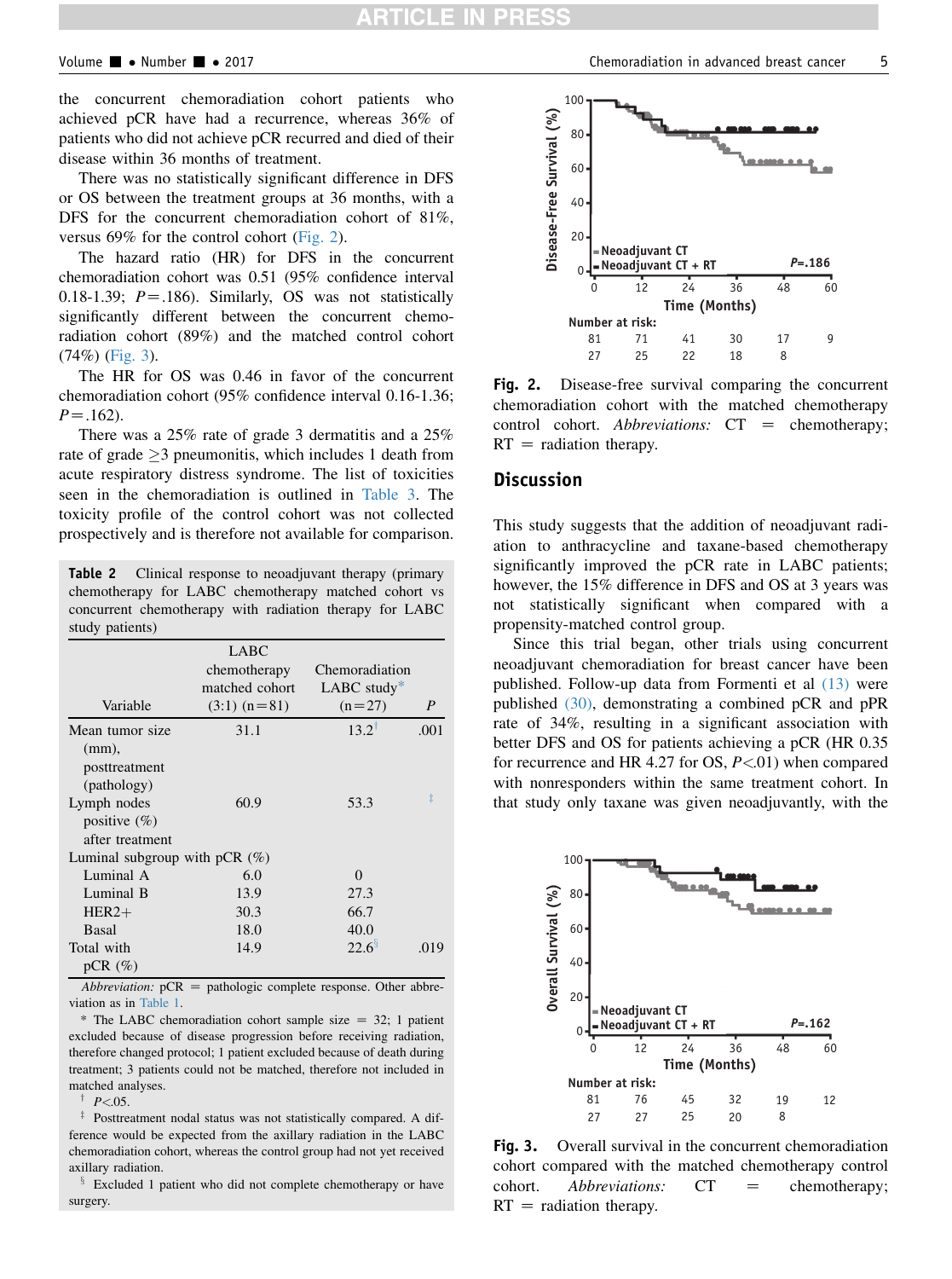Table 3 Toxicity profile of LABC patients treated with concurrent neoadjuvant chemotherapy and locoregional radiation

| Toxicity                      | No. $(\%)$ patients* |
|-------------------------------|----------------------|
| Dermatitis, grade 3           | 8(25)                |
| Pneumonitis                   |                      |
| Grade 3                       | 7(22)                |
| Grade 5                       | 1(3)                 |
| Postoperative seroma, grade 2 | 1(3)                 |
| Wound infection               | 0(0)                 |
| Febrile neutropenia           | 0(0)                 |
|                               |                      |

 $*$  Number of patients with grade  $\geq$  2 toxicity out of chemoradiation cohort  $(n=31)$ , including the patient with acute respiratory distress syndrome. Included in the list are toxicities seen by patients within this study and toxicities expected from this cohort.

remainder of the chemotherapy being given adjuvantly. It did not compare concurrent versus sequential chemotherapy and radiation, as this trial does.

Trials of neoadjuvant chemoradiotherapy evaluating regimens without taxane have since been published [\(31-34\)](#page-6-0), most using 5-FU as the radiosensitizing agent, demonstrating feasibility and reasonable toxicity, with pCR rates of 10% to 29% and an OS of 84%. These were mostly retrospective studies in highly selected patients.

Other trials evaluated neoadjuvant concurrent chemoradiotherapy as a rescue for LABC patients who progressed on first-line neoadjuvant chemotherapy, using 5-FU as the radiosensitizer [\(35, 36\)](#page-6-0), with reasonable pCR rates and resultant operability. Long-term outcomes were not reported.

Ours is the first clinical trial evaluating concurrent neoadjuvant chemoradiation with a taxane as part of a modern chemotherapy regimen (FEC-D), delivered with locoregional radiation in LABC patients. Our findings support those of the Formenti group [\(30\)](#page-6-0), whereby pCR rates increased with concurrent delivery of radiation and taxane chemotherapy.

This regimen had high rates (25%) of grade 3 dermatitis (moist desquamation of chest wall skin), which may be clinically acceptable, though the  $25\%$  rate of grade  $>3$ pneumonitis was concerning. Patients presenting with clinical pneumonitis had the diagnosis confirmed on computed tomography scan and were treated with a tapering regimen of corticosteroids. One patient suffered acute respiratory distress syndrome shortly after completion of chemotherapy with bilateral regional radiation and died. None of the 30 patients proceeding to surgery required a delay in surgery due to pneumonitis. The pneumonitis experienced by the patients in this study behaved clinically like acute interstitial pneumonitis and not radiation pneumonitis, in that the symptoms resolved acutely and did not lead to long-term impairment; however, the radiation likely exacerbated its presentation [\(37\).](#page-6-0)

Capillary leak and interstitial pneumonitis from taxane chemotherapy is well known, and pretreatment with 8 mg of dexamethasone (used here) is thought to reduce this risk. The typical rate of pneumonitis (1%-5% for every-3-

#### <span id="page-5-0"></span>6 Brackstone et al. International Journal of Radiation Oncology Biology Physics

weekly docetaxel) [\(38\)](#page-7-0) increases when administered weekly, reportedly to 27% (comparable to our study) [\(39\).](#page-7-0) Rates of pneumonitis are also elevated in patients with preexisting lung disease [\(40\)](#page-7-0). However, with the weekly regimen no patients suffered other toxicities commonly associated with docetaxel, such as febrile neutropenia or peripheral neuropathy. No patients developed postoperative wound infections or dehiscence, although 1 patient had a protracted seroma requiring multiple aspirations.

One main limitation of this study was its sample size, which limits the strength of any conclusion. Additionally, as a matched-cohort phase 2 trial, there was no randomization to a control arm to correct for unanticipated bias, and a matched design to a control cohort may have inadvertently introduced selection bias. A randomized design was not selected for this trial given the small population of patients with nonmetastatic locally advanced breast cancer seen in each institution and the prohibitive cost associated with a multi-centered randomized trial at the time of this study, as well as the lack of clinical equipoise between concurrent versus sequential therapy. To minimize bias with the matched cohort design, a blinded statistician performed the matching to our patient population database by all variables thought to affect the outcomes of interest, using propensity score  $(41)$ . Generally, propensity scorematched studies are ranked by level of evidence to typically fall below randomized trials but to be superior to traditional matching and observational or review studies. This method is well established in the literature [\(42, 43\)](#page-7-0). Matched patients were selected from patients treated in the same time period as the study patients, to create a concurrent control cohort and avoid historical bias from unequal follow-up duration. Nevertheless, unanticipated confounders could have influenced our results.

The 15% difference in DFS and OS at 3 years was not statistically significant. We cannot know the impact that premature termination of the study had on its findings.

### Conclusion

The use of concurrent neoadjuvant chemoradiotherapy in LABC significantly improved the pCR rate. Use of docetaxel seems to be associated with a high rate of pneumonitis, therefore a future large, multi-center trial should be undertaken in which the radiosensitizing benefit of taxanes can be exploited, using for example paclitaxel [\(30\)](#page-6-0) concurrently with locoregional radiation as part of a full neoadjuvant chemotherapy regimen.

#### Key Message/Synopsis

Neoadjuvant radiosensitizing chemotherapy with concurrent radiation in locally advanced breast cancer significantly improved pathologic complete response but did not show a statistically significant difference in overall survival at 3 years in this phase 2 trial.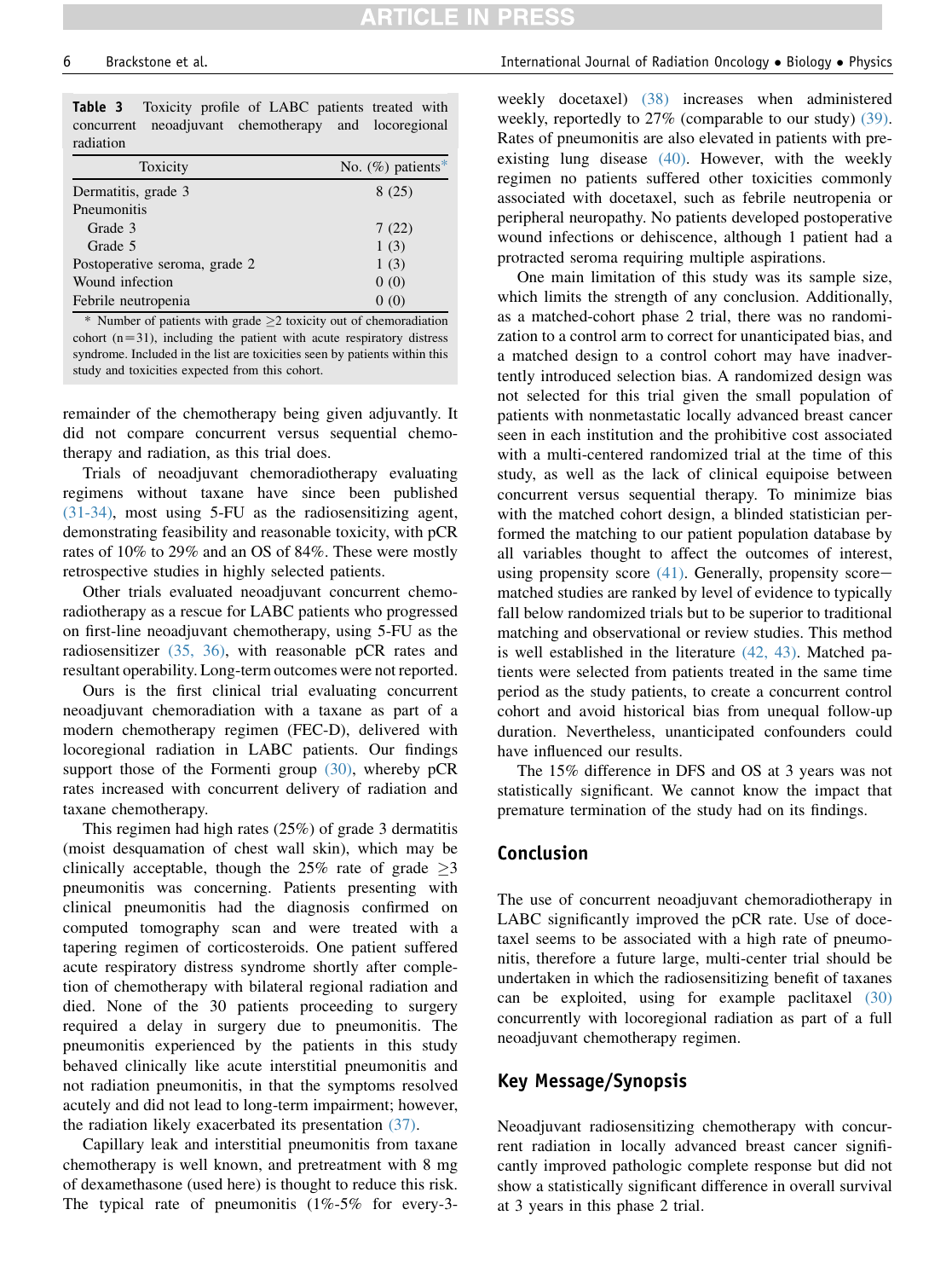#### <span id="page-6-0"></span>Volume  $\blacksquare$  • Number  $\blacksquare$  • 2017  $\blacksquare$

#### References

- 1. Canadian Cancer Society. Breast cancer statistics. Available at: [www](http://www.cancer.ca/en/cancer-information/cancer-type/breast/statistics/?region=bc) [.cancer.ca/en/cancer-information/cancer-type/breast/statistics/?region](http://www.cancer.ca/en/cancer-information/cancer-type/breast/statistics/?region=bc)=bc; 2014. Accessed November 11, 2016.
- 2. American Cancer Society. Breast cancer survival by stage. Available at: [www.cancer.org/cancer/breastcancer/detailedguide/breast-cancer](http://www.cancer.org/cancer/breastcancer/detailedguide/breast-cancer-survival-by-stage) [-survival-by-stage](http://www.cancer.org/cancer/breastcancer/detailedguide/breast-cancer-survival-by-stage); 2014. Accessed November 11, 2016.
- 3. National Institute of Health. Breast cancer treatment (PDQ)-health professional version. Available at: [www.cancer.gov/types/breast/hp/](http://www.cancer.gov/types/breast/hp/breast-treatment-pdq) [breast-treatment-pdq](http://www.cancer.gov/types/breast/hp/breast-treatment-pdq); 2014. Accessed November 11, 2016.
- 4. [Kuerer HM, Newman LA, Smith TL, et al. Clinical course of breast](http://refhub.elsevier.com/S0360-3016(17)31054-4/sref4) [cancer patients with complete pathologic primary tumor and axillary](http://refhub.elsevier.com/S0360-3016(17)31054-4/sref4) [lymph node response to doxorubicin-based neoadjuvant chemo](http://refhub.elsevier.com/S0360-3016(17)31054-4/sref4)therapy. J Clin Oncol [1999;17:460-469](http://refhub.elsevier.com/S0360-3016(17)31054-4/sref4).
- 5. [Formenti SC, Dunnington G, Uzieli B, et al. Original p53 status](http://refhub.elsevier.com/S0360-3016(17)31054-4/sref5) [predicts for pathological response in locally advanced breast cancer](http://refhub.elsevier.com/S0360-3016(17)31054-4/sref5) [patients treated preoperatively with continuous infusion 5](http://refhub.elsevier.com/S0360-3016(17)31054-4/sref5) [fluorouracil and radiation therapy.](http://refhub.elsevier.com/S0360-3016(17)31054-4/sref5) Int J Radiat Oncol Biol Phys [1997;39:1059-1068.](http://refhub.elsevier.com/S0360-3016(17)31054-4/sref5)
- 6. [Untch M, von Minckwitz G. Recent advances in systemic therapy:](http://refhub.elsevier.com/S0360-3016(17)31054-4/sref6) [Advances in neoadjuvant \(primary\) systemic therapy with cytotoxic](http://refhub.elsevier.com/S0360-3016(17)31054-4/sref6) agents. [Breast Cancer Res](http://refhub.elsevier.com/S0360-3016(17)31054-4/sref6) 2009;11:203.
- 7. [Cortazar P, Zhang L, Untch M, et al. Pathological complete response](http://refhub.elsevier.com/S0360-3016(17)31054-4/sref7) [and long-term clinical benefit in breast cancer: The CTNeoBC pooled](http://refhub.elsevier.com/S0360-3016(17)31054-4/sref7) analysis. Lancet [2014;384:164-172](http://refhub.elsevier.com/S0360-3016(17)31054-4/sref7).
- 8. [Fisher B, Bryant J, Wolmark N, et al. Effect of preoperative chemo](http://refhub.elsevier.com/S0360-3016(17)31054-4/sref8)[therapy on the outcome of women with operable breast cancer.](http://refhub.elsevier.com/S0360-3016(17)31054-4/sref8) J Clin Oncol [1998;16:2672-2685](http://refhub.elsevier.com/S0360-3016(17)31054-4/sref8).
- 9. [Rastogi P, Anderson SJ, Bear HD, et al. Preoperative chemotherapy:](http://refhub.elsevier.com/S0360-3016(17)31054-4/sref9) [Updates of National Surgical Adjuvant Breast and Bowel Project](http://refhub.elsevier.com/S0360-3016(17)31054-4/sref9) [Protocols B-18 and B-27.](http://refhub.elsevier.com/S0360-3016(17)31054-4/sref9) J Clin Oncol 2008;26:778-785.
- 10. [Lerouge D, Touboul E, Lefranc JP, et al. Combined chemotherapy and](http://refhub.elsevier.com/S0360-3016(17)31054-4/sref10) [preoperative irradiation for locally advanced noninflammatory breast](http://refhub.elsevier.com/S0360-3016(17)31054-4/sref10) [cancer: Updated results in a series of 120 patients.](http://refhub.elsevier.com/S0360-3016(17)31054-4/sref10) Int J Radiat Oncol Biol Phys [2004;59:1062-1073](http://refhub.elsevier.com/S0360-3016(17)31054-4/sref10).
- 11. [Shanta V, Swaminathan R, Rama R, et al. Retrospective analysis of](http://refhub.elsevier.com/S0360-3016(17)31054-4/sref11) [locally advanced noninflammatory breast cancer from Chennai,](http://refhub.elsevier.com/S0360-3016(17)31054-4/sref11) South India, 1990-1999. [Int J Radiat Oncol Biol Phys](http://refhub.elsevier.com/S0360-3016(17)31054-4/sref11) 2008;70:51- [58.](http://refhub.elsevier.com/S0360-3016(17)31054-4/sref11)
- 12. [Rouesse J, de la Lande B, Bertheault-Cvitkovic F, et al. A phase III](http://refhub.elsevier.com/S0360-3016(17)31054-4/sref12) [randomized trial comparing adjuvant concomitant chemoradiotherapy](http://refhub.elsevier.com/S0360-3016(17)31054-4/sref12) [versus standard adjuvant chemotherapy followed by radiotherapy in](http://refhub.elsevier.com/S0360-3016(17)31054-4/sref12) [operable node-positive breast cancer: Final results.](http://refhub.elsevier.com/S0360-3016(17)31054-4/sref12) Int J Radiat Oncol Biol Phys [2006;64:1072-1080](http://refhub.elsevier.com/S0360-3016(17)31054-4/sref12).
- 13. [Formenti SC, Volm M, Skinner KA, et al. Preoperative twice-weekly](http://refhub.elsevier.com/S0360-3016(17)31054-4/sref13) [paclitaxel with concurrent radiation therapy followed by surgery and](http://refhub.elsevier.com/S0360-3016(17)31054-4/sref13) [postoperative doxorubicin-based chemotherapy in locally advanced](http://refhub.elsevier.com/S0360-3016(17)31054-4/sref13) [breast cancer: A phase I/II trial.](http://refhub.elsevier.com/S0360-3016(17)31054-4/sref13) J Clin Oncol 2003;21:864-870.
- 14. [Chakravarthy AB, Kelley MC, McLaren B, et al. Neoadjuvant con](http://refhub.elsevier.com/S0360-3016(17)31054-4/sref14)[current paclitaxel and radiation in stage II/III breast cancer.](http://refhub.elsevier.com/S0360-3016(17)31054-4/sref14) Clin Cancer Res [2006;12:1570-1576.](http://refhub.elsevier.com/S0360-3016(17)31054-4/sref14)
- 15. [Genet D, Lejeune C, Bonnier P, et al. Concomitant intensive chemo](http://refhub.elsevier.com/S0360-3016(17)31054-4/sref15)[radiotherapy induction in non-metastatic inflammatory breast cancer:](http://refhub.elsevier.com/S0360-3016(17)31054-4/sref15) [Long-term follow-up.](http://refhub.elsevier.com/S0360-3016(17)31054-4/sref15) Br J Cancer 2007;97:883-887.
- 16. [Ren H, Wang Qi, Yaoxiong Y, et al. Preoperative chemo](http://refhub.elsevier.com/S0360-3016(17)31054-4/sref16)[radiotherapy for inflammatory breast cancer.](http://refhub.elsevier.com/S0360-3016(17)31054-4/sref16) Chin J Clin Oncol [2006;3:130-133.](http://refhub.elsevier.com/S0360-3016(17)31054-4/sref16)
- 17. [Gaui MF, Amorim G, Arcuri RA, et al. A phase II study of second-line](http://refhub.elsevier.com/S0360-3016(17)31054-4/sref17) [neoadjuvant chemotherapy with capecitabine and radiation therapy for](http://refhub.elsevier.com/S0360-3016(17)31054-4/sref17) [anthracycline-resistant locally advanced breast cancer.](http://refhub.elsevier.com/S0360-3016(17)31054-4/sref17) Am J Clin Oncol [2007;30:78-81.](http://refhub.elsevier.com/S0360-3016(17)31054-4/sref17)
- 18. [Touboul E, Lefranc JP, Blondon J, et al. Primary chemotherapy and](http://refhub.elsevier.com/S0360-3016(17)31054-4/sref18) [preoperative irradiation for patients with stage II larger than 3 cm or](http://refhub.elsevier.com/S0360-3016(17)31054-4/sref18) [locally advanced non-inflammatory breast cancer.](http://refhub.elsevier.com/S0360-3016(17)31054-4/sref18) Radiother Oncol [1997;42:219-229](http://refhub.elsevier.com/S0360-3016(17)31054-4/sref18).
- 19. [Amat S, Bougnoux P, Penault-Llorca F, et al. Neoadjuvant doce](http://refhub.elsevier.com/S0360-3016(17)31054-4/sref19)[taxel for operable breast cancer induces a high pathological](http://refhub.elsevier.com/S0360-3016(17)31054-4/sref19) [response and breast-conservation rate.](http://refhub.elsevier.com/S0360-3016(17)31054-4/sref19) Br J Cancer 2003;88: [1339-1345.](http://refhub.elsevier.com/S0360-3016(17)31054-4/sref19)
- 20. [Ryberg M, Nielsen D, Skovsgaard T, et al. Epirubicin cardiotoxicity:](http://refhub.elsevier.com/S0360-3016(17)31054-4/sref20) [An analysis of 469 patients with metastatic breast cancer.](http://refhub.elsevier.com/S0360-3016(17)31054-4/sref20) J Clin Oncol [1998;16:3502-3508](http://refhub.elsevier.com/S0360-3016(17)31054-4/sref20).
- 21. [Kaklamani VG, Gradishar WJ. Epirubicin versus doxorubicin: Which](http://refhub.elsevier.com/S0360-3016(17)31054-4/sref21) [is the anthracycline of choice for the treatment of breast cancer?](http://refhub.elsevier.com/S0360-3016(17)31054-4/sref21) Clin Breast Cancer [2003;4:S26-S33.](http://refhub.elsevier.com/S0360-3016(17)31054-4/sref21)
- 22. [Rivera E, Mejia JA, Arun BK, et al. Phase 3 study comparing](http://refhub.elsevier.com/S0360-3016(17)31054-4/sref22) [the use of docetaxel on an every-3-week versus weekly](http://refhub.elsevier.com/S0360-3016(17)31054-4/sref22) [schedule in the treatment of metastatic breast cancer.](http://refhub.elsevier.com/S0360-3016(17)31054-4/sref22) Cancer 2008; [112:1455-1461](http://refhub.elsevier.com/S0360-3016(17)31054-4/sref22).
- 23. [Tabernero J, Climent MA, Lluch A, et al. A multicentre, randomised](http://refhub.elsevier.com/S0360-3016(17)31054-4/sref23) [phase II study of weekly or 3-weekly docetaxel in patients with](http://refhub.elsevier.com/S0360-3016(17)31054-4/sref23) [metastatic breast cancer.](http://refhub.elsevier.com/S0360-3016(17)31054-4/sref23) Ann Oncol 2004;15:1358-1365.
- 24. [Edge SB, Byrd DR, Compton CC, et al. editors. AJCC Cancer Staging](http://refhub.elsevier.com/S0360-3016(17)31054-4/sref24) [Manual. 7th ed. New York: Springer; 2010.](http://refhub.elsevier.com/S0360-3016(17)31054-4/sref24)
- 25. National Cancer Institute. NCI Common Terminology Criteria for Adverse Events v3.0 (CTCAE). Available at: [https://ctep.cancer.gov/](https://ctep.cancer.gov/protocoldevelopment/electronic_applications/docs/ctcaev3.pdf) [protocoldevelopment/electronic\\_applications/docs/ctcaev3.pdf](https://ctep.cancer.gov/protocoldevelopment/electronic_applications/docs/ctcaev3.pdf); 2014. Accessed November 11, 2016.
- 26. [Perez EA, Suman VJ, Davidson NE, et al. Cardiac safety analysis of](http://refhub.elsevier.com/S0360-3016(17)31054-4/sref26) [doxorubicin and cyclophosphamide followed by paclitaxel with or](http://refhub.elsevier.com/S0360-3016(17)31054-4/sref26) [without trastuzumab in the North Central Cancer Treatment Group](http://refhub.elsevier.com/S0360-3016(17)31054-4/sref26) [N9831 adjuvant breast cancer trial.](http://refhub.elsevier.com/S0360-3016(17)31054-4/sref26) J Clin Oncol 2008;26:1231-[1238](http://refhub.elsevier.com/S0360-3016(17)31054-4/sref26).
- 27. [Rastogi P. Five-year update of cardiac dysfunction on NSABP B-31, a](http://refhub.elsevier.com/S0360-3016(17)31054-4/sref27) [randomized trial of sequential doxorubicin/cyclophosphamide \(AC\)](http://refhub.elsevier.com/S0360-3016(17)31054-4/sref27) [paclitaxel compared to AC-T with trastuzumab.](http://refhub.elsevier.com/S0360-3016(17)31054-4/sref27) Proc Am Soc Clin Oncol [2007;25:6s](http://refhub.elsevier.com/S0360-3016(17)31054-4/sref27).
- 28. [Mackey JR, Clemons M, Cote MA, et al. Cardiac management during](http://refhub.elsevier.com/S0360-3016(17)31054-4/sref28) [adjuvant trastuzumab therapy: Recommendations of the Canadian](http://refhub.elsevier.com/S0360-3016(17)31054-4/sref28) [Trastuzumab Working Group.](http://refhub.elsevier.com/S0360-3016(17)31054-4/sref28) Curr Oncol 2008;15:24-35.
- 29. [Honkoop AH, van Diest PJ, de Jong JS, et al. Prognostic role of](http://refhub.elsevier.com/S0360-3016(17)31054-4/sref29) [clinical, pathological and biological characteristics in patients with](http://refhub.elsevier.com/S0360-3016(17)31054-4/sref29) [locally advanced breast cancer.](http://refhub.elsevier.com/S0360-3016(17)31054-4/sref29) Br J Cancer 1998;77:621-626.
- 30. [Adams S, Chakravarthy AB, Donach M, et al. Preoperative concurrent](http://refhub.elsevier.com/S0360-3016(17)31054-4/sref30) [paclitaxel-radiation in locally advanced breast cancer: Pathologic](http://refhub.elsevier.com/S0360-3016(17)31054-4/sref30) [response correlates with five-year overall survival.](http://refhub.elsevier.com/S0360-3016(17)31054-4/sref30) Breast Cancer Res Treat [2010;124:723-732.](http://refhub.elsevier.com/S0360-3016(17)31054-4/sref30)
- 31. [Bollet MA, Belin L, Reyal F, et al. Preoperative radio-chemotherapy](http://refhub.elsevier.com/S0360-3016(17)31054-4/sref31) [in early breast cancer patients: Long-term results of a phase II trial.](http://refhub.elsevier.com/S0360-3016(17)31054-4/sref31) [Radiother Oncol](http://refhub.elsevier.com/S0360-3016(17)31054-4/sref31) 2012;102:82-88.
- 32. [Alvarado-Miranda A, Arrieta O, Gamboa-Vignolle C, et al. Concur](http://refhub.elsevier.com/S0360-3016(17)31054-4/sref32)[rent chemo-radiotherapy following neoadjuvant chemotherapy in](http://refhub.elsevier.com/S0360-3016(17)31054-4/sref32) [locally advanced breast cancer.](http://refhub.elsevier.com/S0360-3016(17)31054-4/sref32) Radiat Oncol 2009;4:24.
- 33. [Fisher CS, Ma CX, Gillanders WE, et al. Neoadjuvant chemo](http://refhub.elsevier.com/S0360-3016(17)31054-4/sref33)[therapy is associated with improved survival compared with adju](http://refhub.elsevier.com/S0360-3016(17)31054-4/sref33)[vant chemotherapy in patients with triple-negative breast cancer](http://refhub.elsevier.com/S0360-3016(17)31054-4/sref33) [only after complete pathologic response.](http://refhub.elsevier.com/S0360-3016(17)31054-4/sref33) Ann Surg Oncol 2012;19: [253-258](http://refhub.elsevier.com/S0360-3016(17)31054-4/sref33).
- 34. [Nardone L, Valentini V, Marino L, et al. A feasibility study of neo](http://refhub.elsevier.com/S0360-3016(17)31054-4/sref34)[adjuvant low-dose fractionated radiotherapy with two different con](http://refhub.elsevier.com/S0360-3016(17)31054-4/sref34)[current anthracycline-docetaxel schedules in stage IIA/B-IIIA breast](http://refhub.elsevier.com/S0360-3016(17)31054-4/sref34) cancer. Tumori [2012;98:79-85](http://refhub.elsevier.com/S0360-3016(17)31054-4/sref34).
- 35. [Bourgier C, Ghorbel I, Heymann S, et al. Effect of preoperative rescue](http://refhub.elsevier.com/S0360-3016(17)31054-4/sref35) [concomitant FUN/XUN-based chemo-radiotherapy for neoadjuvant](http://refhub.elsevier.com/S0360-3016(17)31054-4/sref35) [chemotherapy-refractory breast cancer.](http://refhub.elsevier.com/S0360-3016(17)31054-4/sref35) Radiother Oncol 2012;103: [151-154](http://refhub.elsevier.com/S0360-3016(17)31054-4/sref35).
- 36. [Karasawa K, Matsumoto F, Ito S, et al. Hyperfractionated radiotherapy](http://refhub.elsevier.com/S0360-3016(17)31054-4/sref36) [with concurrent docetaxel for advanced head and neck cancer: A](http://refhub.elsevier.com/S0360-3016(17)31054-4/sref36) phase II study. Anticancer Res [2012;32:4013-4018](http://refhub.elsevier.com/S0360-3016(17)31054-4/sref36).
- 37. [Chow TL, Louie AV, Palma DA, et al. Radiation-induced lung injury](http://refhub.elsevier.com/S0360-3016(17)31054-4/sref37) [after concurrent neoadjuvant chemoradiotherapy for locally advanced](http://refhub.elsevier.com/S0360-3016(17)31054-4/sref37) breast cancer. Acta Oncol [2014;53:697-701.](http://refhub.elsevier.com/S0360-3016(17)31054-4/sref37)